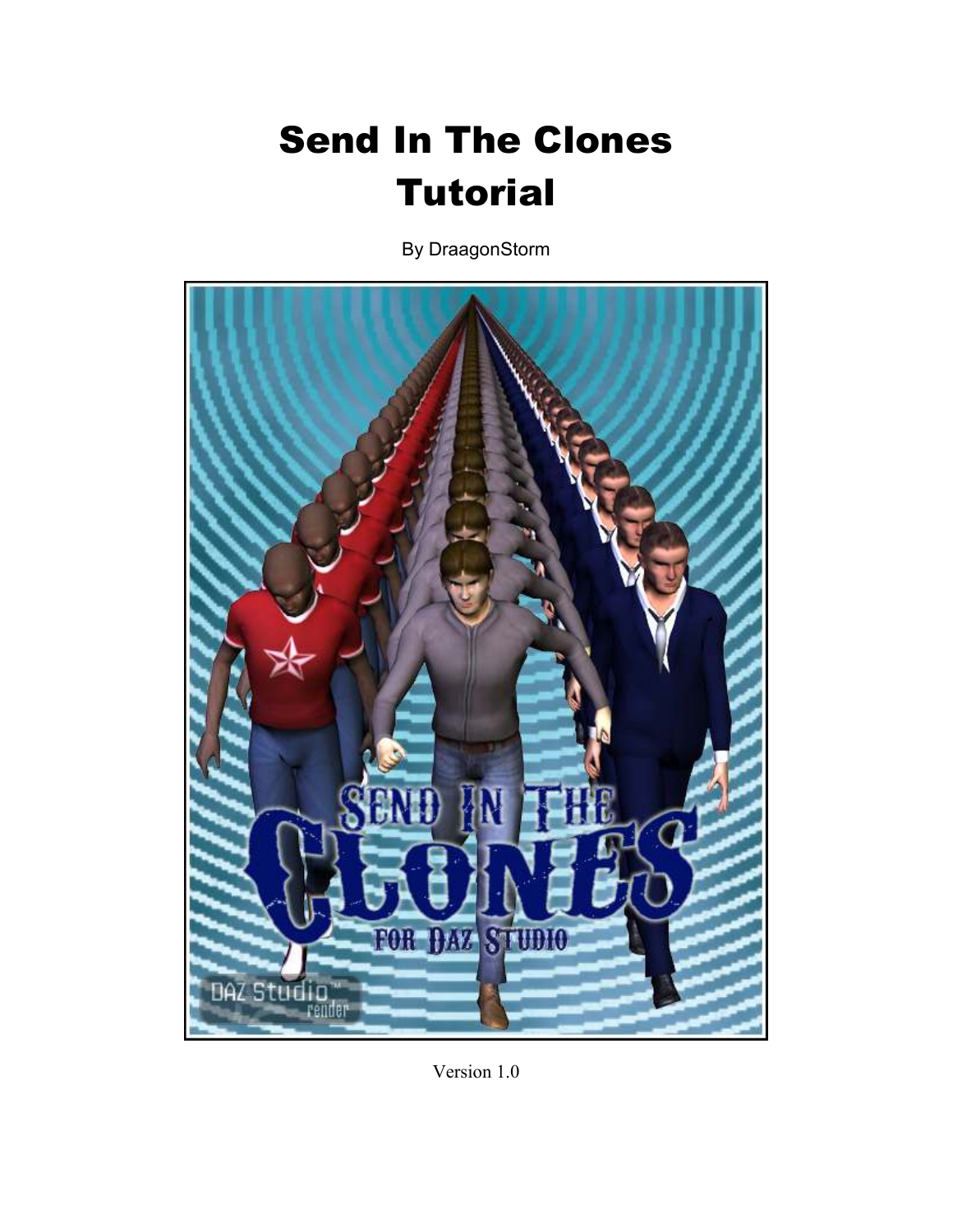Thank you for purchasing **Send In The Clones**. I know you're going to love using this prop duplicating script in DAZ Studio 2 or DAZ Studio 3.

First , here are some notes on this script and your workflow. Please be aware of the limitations of your computer's memory. There is no magic memory saving coding in this script. If you make 100 clones of an object, it affects your scene just as if you loaded an instance of that object manually 100 times. If your computer can't handle you loading them manually, it can't handle you loading them from this script.

There is one memory saving thing that is done which each clone of the parent shares the parents materials. With this you will not be able to change the material setting of the clones individually.

So enough of all this, and on with the tutorial!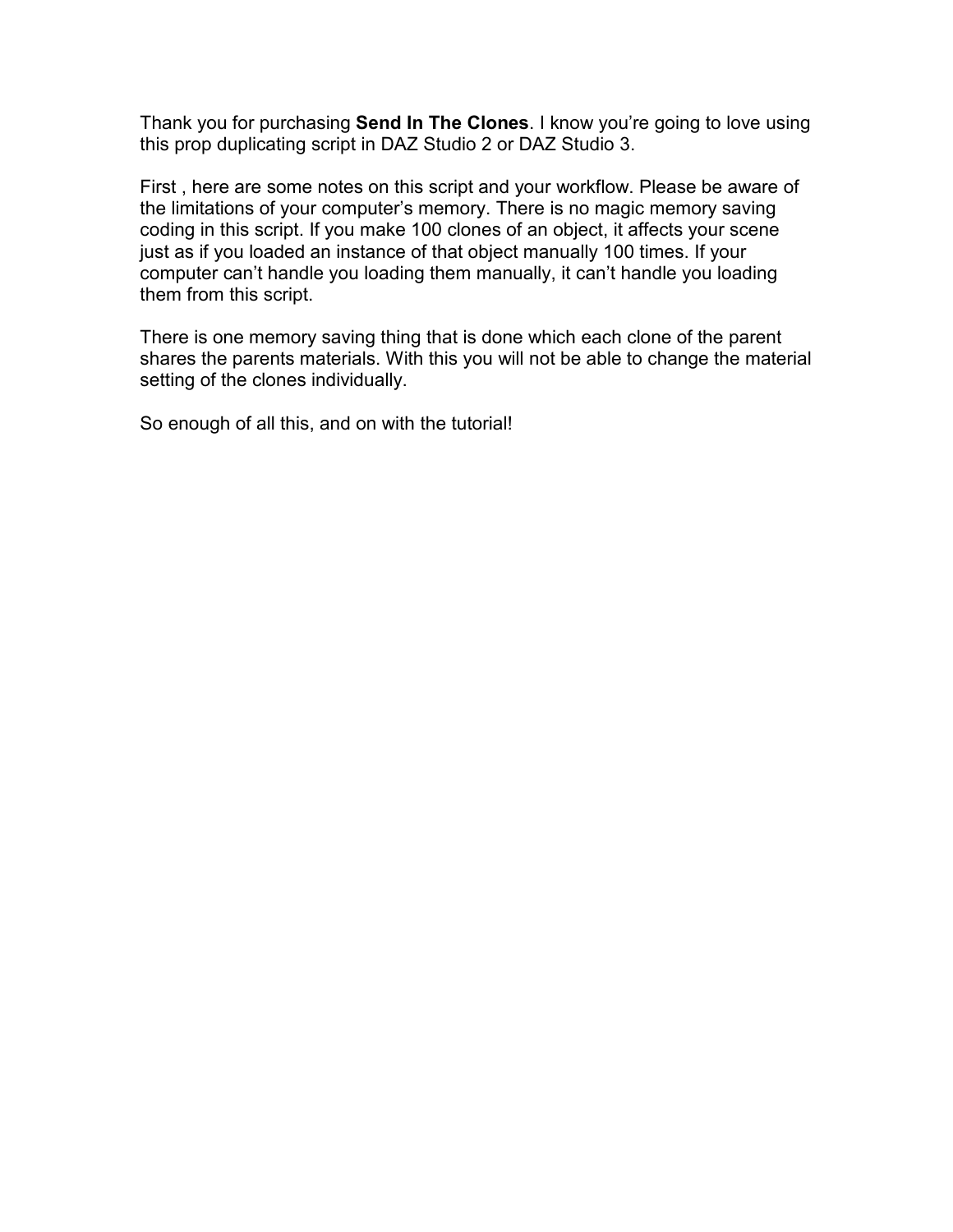## **Knowing What You Can Clone**

The first thing you need to know is that this script will only work with 'single node objects'. "What are single node objects?"



Above you will see that I have a screen shot of a DS3 session with 3 things loaded into the screen. Ignoring the Camera... you see two different icons; the triple box, and the single box.

Firstly, the triple box is a figure, and cannot be used with the **Send In The Clones** product. A figure can be exported as Wavefront.obj, which then converts the figure to a single node object. Then you can import that obj file and use it with **Send In The Clones**. You will not be able to change the pose of this single node object, so be sure to set the pose and morphs before you export. And beware of the size of the object and you computer's limitation. Your mileage will vary.

Second is a single box, which is an object. But in the case of the example above, you would not be able to use the ANUBIS02 object with **Send In The Clones**. Why? To the left of the single box there is a plus sign in a box. This means that the object was loaded with other objects parented to it. Which makes this *NOT* a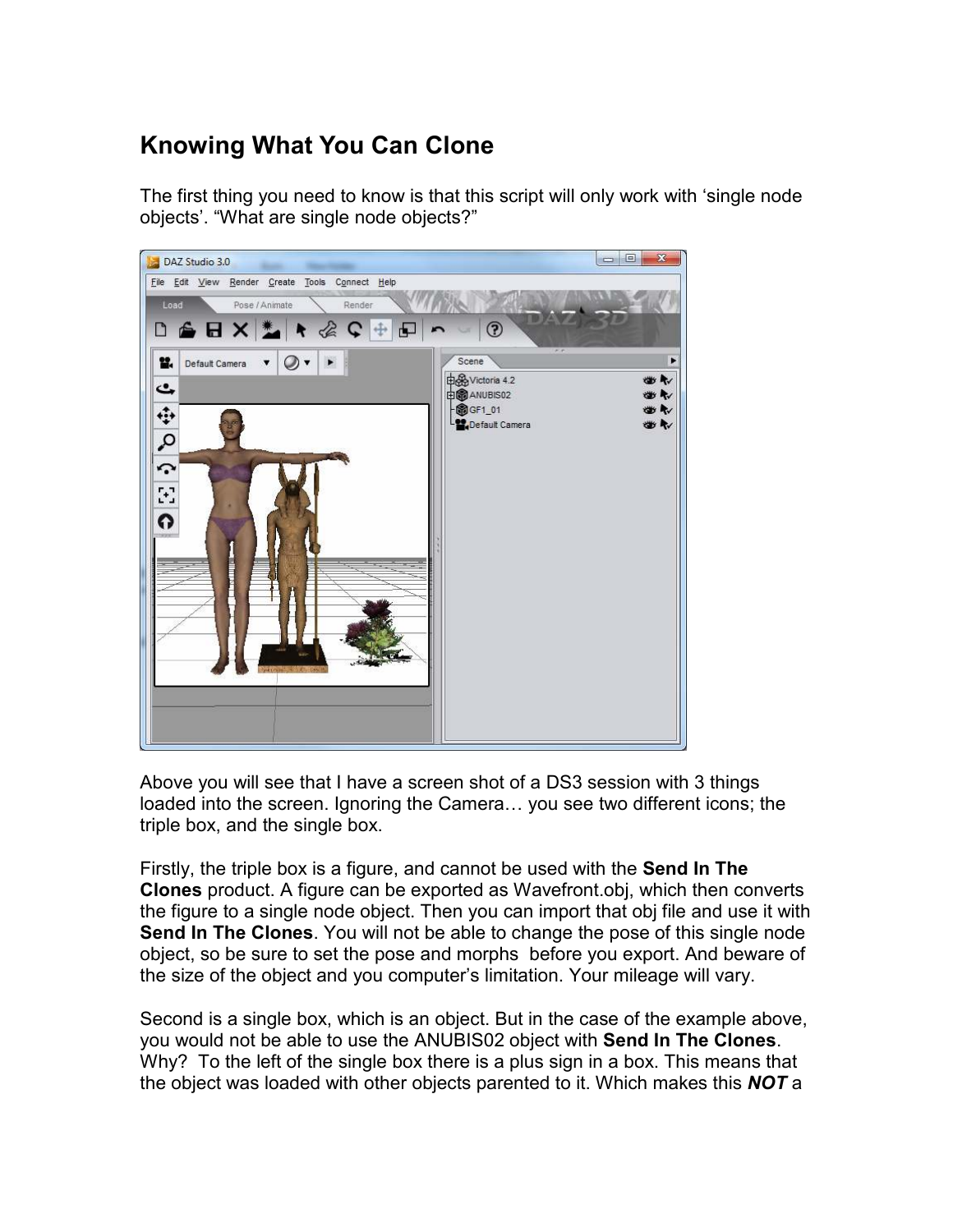single node object. You can 'unparent' the parented objects and then use the object in **Send In The Clones**.

The third item in the single box, GF1\_01, is a single node object, and can be cloned.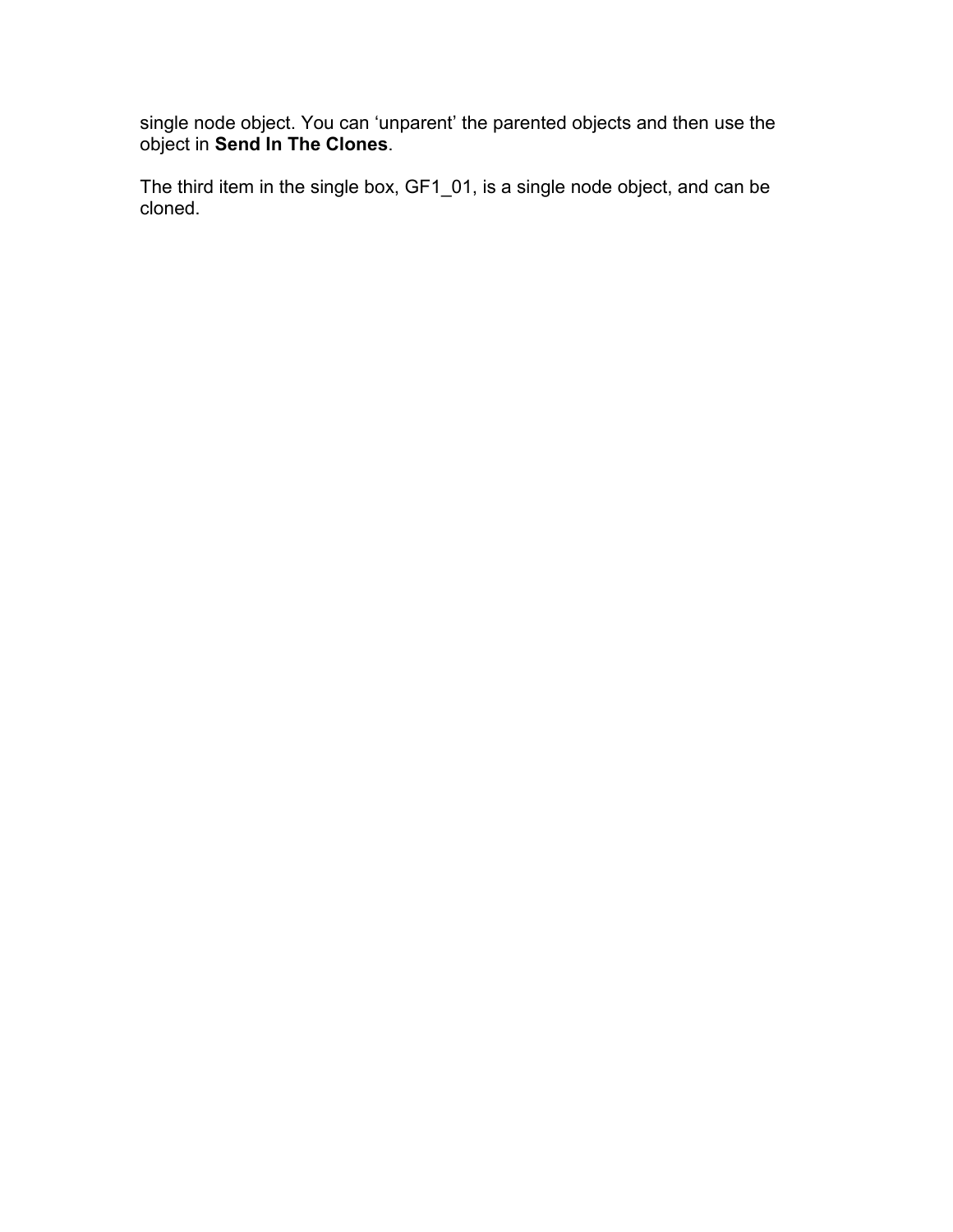## **The Send In The Clones Interface**

The first box is where you select the type of cloning you want to do. As you select which type, the screen will change. Reading the captions of the selection boxes will guide you to making your choices. Go ahead and experiment. I do suggest to start with, that you use small/low poly objects, until you learn what **Send In The Clones** can do within the limitations of your computer. Also, keep in mind the known issues that are noted at the beginning of this document.

Values are changed by either moving the sliders left or right, or by clicking on the number, and typing in a value. If the slider/number is grayed out, then that value is not used with the type of cloning that has been selected.

The value ranges are:

- Inline Cloning:
	- o Number of Copies (up to 250)
	- o xAxis, yAxis and zAxis offset to range of -5000 to 5000
	- o Overall Scale, xScale, yScale and zScale offset to range of 0 to 1000
	- o xRotation, yRotation, and zRotation to range of -180 to 180
- Matrix Cloning:
	- $\circ$  Number of Copies along xAxis, yAxis and zAxis (up to 60 on each Axis)
	- o xAxis, yAxis and zAxis offset to range of -5000 to 5000
	- o xScale, yScale and zScale offset to range of 0 to 1000
	- o xRotation, yRotation, and zRotation to range of -180 to 180
- Random Cloning:
	- o Number of Copies (up to 250)
	- o Overall Scale, xScale, yScale and zScale offset to range of 0 to 1000
	- o Minimum xAxis, yAxis and zAxis offset to range of -5000 to 5000
	- o Minimum xRotation, yRotation, and zRotation to range of -180 to 180
	- o Maximum xAxis, yAxis and zAxis offset to range of -5000 to 5000
	- o Maximum xRotation, yRotation, and zRotation to range of -180 to 180

*\*Note if the user enters a minimum that is larger then the maximum, the script will swap the values.*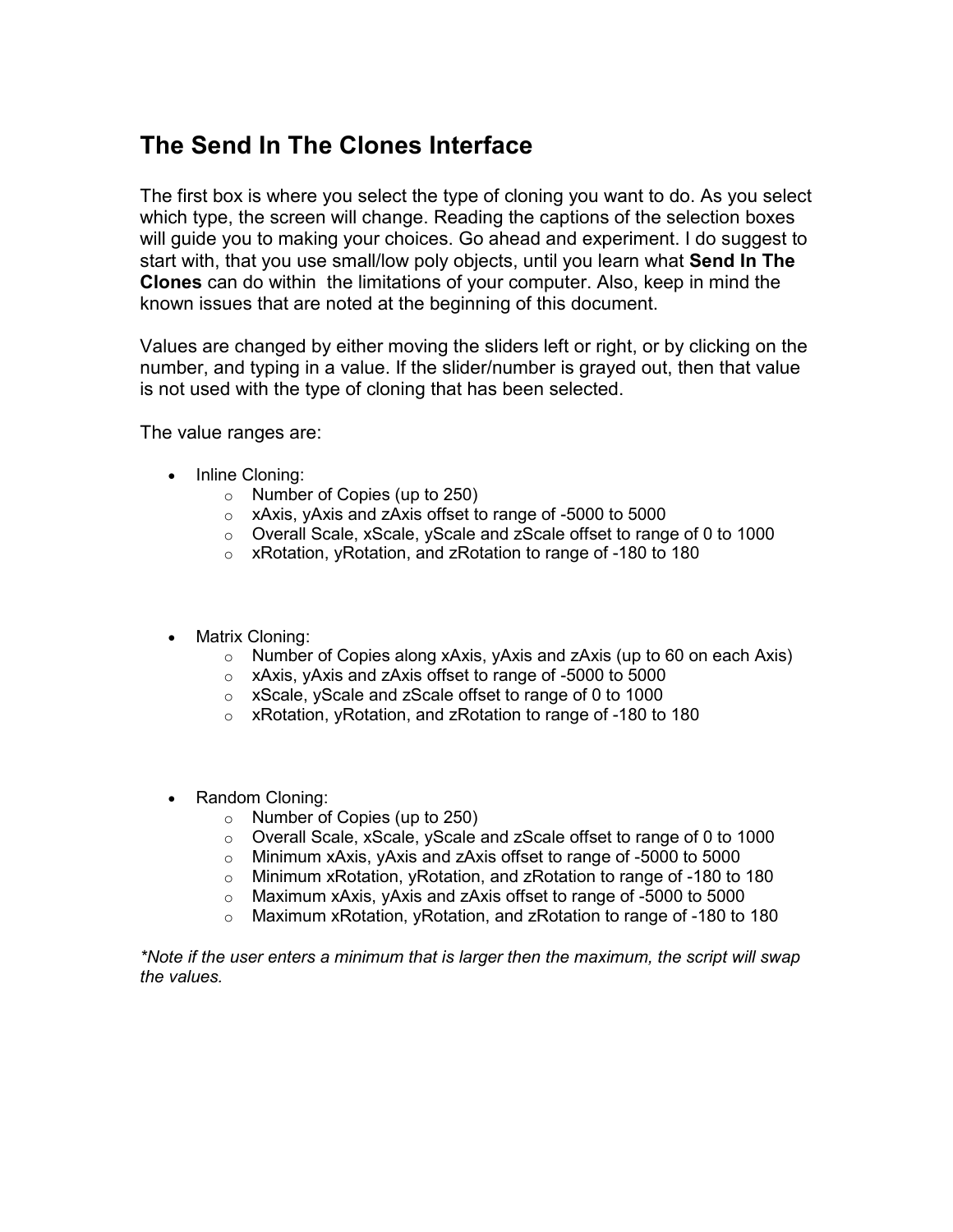## *Screen Shot of In Line selected:*

| Send In The Clones                                          |          |         |                |                                                                                                     |      |                                                                                                           |                         |            |             |               |             |
|-------------------------------------------------------------|----------|---------|----------------|-----------------------------------------------------------------------------------------------------|------|-----------------------------------------------------------------------------------------------------------|-------------------------|------------|-------------|---------------|-------------|
| SELECT TYPE OF CLONING                                      |          |         |                |                                                                                                     |      |                                                                                                           |                         |            |             |               |             |
| $\circledR$ In Line                                         |          |         |                | Matrix<br>$\bigcirc$                                                                                |      |                                                                                                           |                         | $O$ Random |             |               |             |
| NUMBER OF CLONES [Set the number of clones to make]         |          |         |                |                                                                                                     |      |                                                                                                           |                         |            |             |               |             |
| - 0-                                                        |          |         | $\blacksquare$ | -N/A-                                                                                               |      | $\bullet$ 0 $\bullet$ 0 $\bullet$ 0 $\bullet$ 0 $\bullet$ 0 $\bullet$ 0 $\bullet$ 0 $\bullet$ 0 $\bullet$ | - 900                   | $-0$       | -N/A-       |               |             |
| TRANSLATION [The pixel translation from the previous clone] |          |         |                |                                                                                                     |      |                                                                                                           |                         |            |             |               |             |
|                                                             |          |         |                | -yTran-                                                                                             |      |                                                                                                           |                         |            | -zTran-     |               |             |
|                                                             |          | $- - -$ | 3              |                                                                                                     |      | $ -$ 0 $+$                                                                                                | $\overline{\mathbf{3}}$ |            |             |               | 3           |
| ROTATION [Rotation from the zero point on all clones]       |          |         |                |                                                                                                     |      |                                                                                                           |                         |            |             |               |             |
|                                                             |          |         |                | -yRotation-                                                                                         |      |                                                                                                           |                         |            | -zRotation- |               |             |
| $\Omega$                                                    |          | $-1 +$  | 0.00           | $\sim$                                                                                              |      | $\overline{\phantom{a}}$ . The contract of $\overline{\phantom{a}}$                                       | 0.00                    | $-$        |             | $\rightarrow$ | 0.00        |
| SCALE (*Zero value means no change to current scale)        | -xScale- |         |                |                                                                                                     |      | -yScale-                                                                                                  |                         |            |             | -zScale-      |             |
| - 0-                                                        |          | 0.00    |                | $-$ (i) $   +$                                                                                      | 0.00 | - 11)                                                                                                     | $\sim$                  | 0.00       | $-$ () $-$  | ٠             | 0.00        |
|                                                             |          |         |                |                                                                                                     |      |                                                                                                           |                         |            |             |               |             |
| RANDOM MINIMUM [Only used for random cloning]               |          |         |                |                                                                                                     |      |                                                                                                           |                         |            |             |               |             |
|                                                             |          | $+$     | -71            |                                                                                                     | 6    | $+$                                                                                                       |                         |            | a           |               |             |
|                                                             |          | $+$     | G 00           | $-100$                                                                                              | a    | $+$                                                                                                       | 0.001                   | $-100$     | 4)          |               | <b>OCOG</b> |
| RANDOM MAXIMUM [Only used for random cloning]               |          |         |                |                                                                                                     |      |                                                                                                           |                         |            |             |               |             |
|                                                             |          | $\pm$   | m.             | $\overline{\phantom{a}}$ $\overline{\phantom{a}}$ $\overline{\phantom{a}}$ $\overline{\phantom{a}}$ |      | $\Rightarrow$                                                                                             | m.                      | $-$ 0 $-$  | ⊕           | ٠             | $\sim$      |
|                                                             |          |         |                |                                                                                                     |      |                                                                                                           |                         |            |             |               |             |
|                                                             |          |         |                |                                                                                                     |      |                                                                                                           | 项边位                     |            |             |               | 0.00        |
|                                                             |          | $-1$    | 0.00           | $\overline{\phantom{a}}$ . The contract of $\overline{\phantom{a}}$                                 |      |                                                                                                           |                         |            |             |               |             |
|                                                             |          |         |                |                                                                                                     |      |                                                                                                           |                         |            | Clone       |               | Cancel      |

This will make the number of clones input, offset by the values input in the TRANSLATION box of the previous clone.

Rotation and Scale changes are constant.

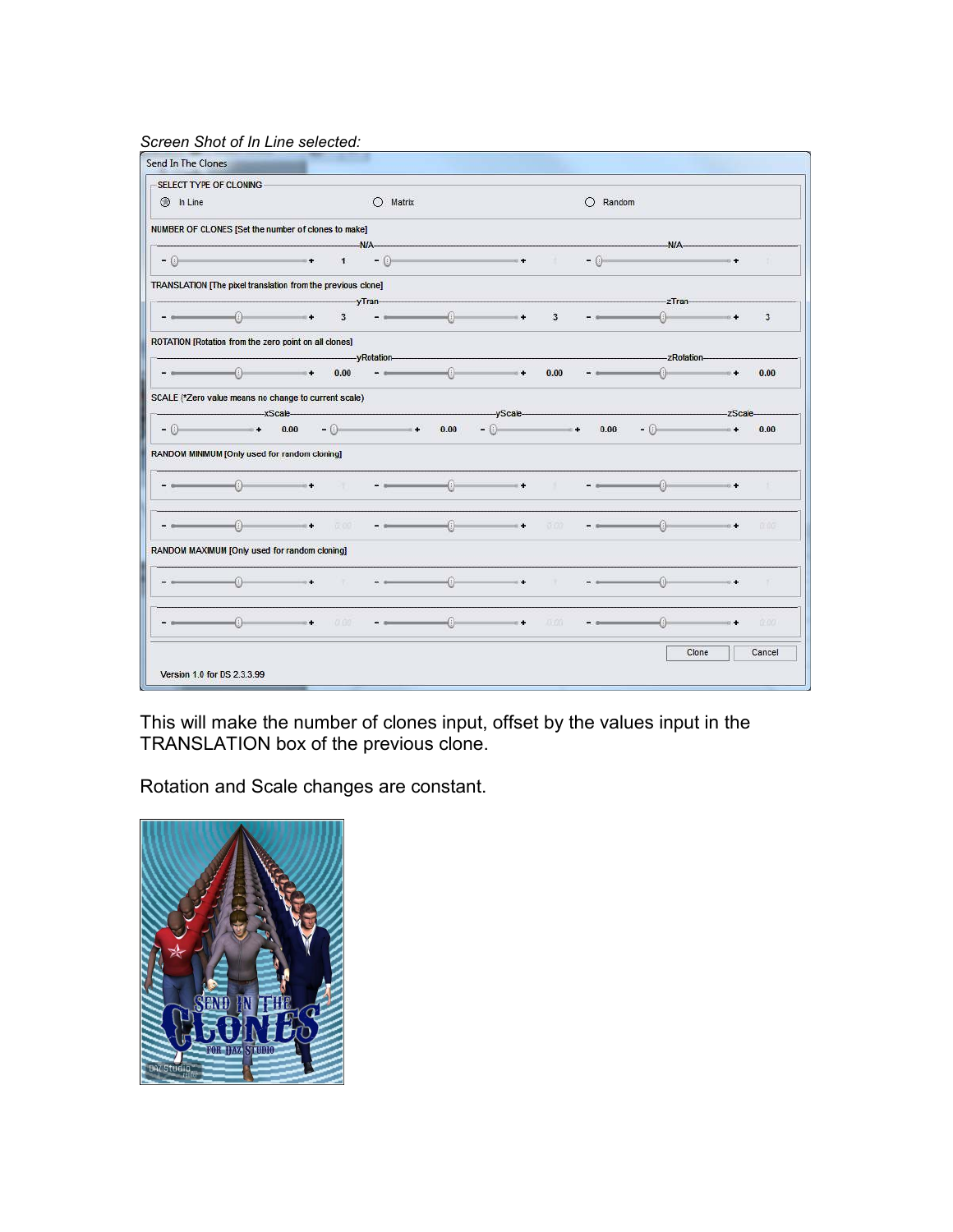*Screen shot of Matrix selected:* 

| SELECT TYPE OF CLONING                                                                         |                              |                         |                                                                                                                              |                           |                                                                                                                                                                                                                                                                                                                                                                                                                                                                                 |                         |                  |               |          |                      |
|------------------------------------------------------------------------------------------------|------------------------------|-------------------------|------------------------------------------------------------------------------------------------------------------------------|---------------------------|---------------------------------------------------------------------------------------------------------------------------------------------------------------------------------------------------------------------------------------------------------------------------------------------------------------------------------------------------------------------------------------------------------------------------------------------------------------------------------|-------------------------|------------------|---------------|----------|----------------------|
| $O$ In Line                                                                                    |                              |                         | Matrix                                                                                                                       |                           |                                                                                                                                                                                                                                                                                                                                                                                                                                                                                 |                         | $\bigcap$ Random |               |          |                      |
| NUMBER OF CLONES [Set the number of clones to make at each axis]                               |                              |                         |                                                                                                                              |                           |                                                                                                                                                                                                                                                                                                                                                                                                                                                                                 |                         |                  |               |          |                      |
|                                                                                                |                              |                         | -yAxis-                                                                                                                      |                           |                                                                                                                                                                                                                                                                                                                                                                                                                                                                                 |                         |                  | $-zAx$ is-    |          |                      |
| $-$ (i)=                                                                                       |                              | 1                       |                                                                                                                              |                           | $\bullet$ 0 $\bullet$ 0 $\bullet$ 0 $\bullet$ 0 $\bullet$ 0 $\bullet$ 0 $\bullet$ 0 $\bullet$ 0 $\bullet$ 0 $\bullet$ 0 $\bullet$ 0 $\bullet$ 0 $\bullet$ 0 $\bullet$ 0 $\bullet$ 0 $\bullet$ 0 $\bullet$ 0 $\bullet$ 0 $\bullet$ 0 $\bullet$ 0 $\bullet$ 0 $\bullet$ 0 $\bullet$ 0 $\bullet$ 0 $\bullet$ 0 $\bullet$ 0 $\bullet$ 0 $\bullet$ 0 $\bullet$ 0 $\bullet$ 0 $\bullet$ 0 $\bullet$                                                                                   |                         | $1 - 0$          |               |          | $\blacktriangleleft$ |
| TRANSLATION [The pixel translation from the previous clone]                                    |                              |                         |                                                                                                                              |                           |                                                                                                                                                                                                                                                                                                                                                                                                                                                                                 |                         |                  |               |          |                      |
|                                                                                                |                              |                         | -yTran-                                                                                                                      |                           |                                                                                                                                                                                                                                                                                                                                                                                                                                                                                 |                         |                  | -zTran-       |          |                      |
|                                                                                                | $-1$                         | $\overline{\mathbf{3}}$ |                                                                                                                              |                           | $  0$                                                                                                                                                                                                                                                                                                                                                                                                                                                                           | $\overline{\mathbf{3}}$ |                  |               | $+$      | 3                    |
| ROTATION [Rotation from the zero point on all clones]                                          |                              |                         |                                                                                                                              |                           |                                                                                                                                                                                                                                                                                                                                                                                                                                                                                 |                         |                  |               |          |                      |
|                                                                                                |                              |                         | -yRotation-                                                                                                                  |                           |                                                                                                                                                                                                                                                                                                                                                                                                                                                                                 |                         |                  | -zRotation-   |          |                      |
| Ð.                                                                                             | $-1$                         | 0.00                    | $\overline{\phantom{a}}$ $\overline{\phantom{a}}$ $\overline{\phantom{a}}$ $\overline{\phantom{a}}$ $\overline{\phantom{a}}$ |                           | $-1$                                                                                                                                                                                                                                                                                                                                                                                                                                                                            | 0.00                    | $-$              |               | ٠        | 0.00                 |
| SCALE (*Zero value means no change to current scale)                                           |                              |                         |                                                                                                                              |                           |                                                                                                                                                                                                                                                                                                                                                                                                                                                                                 |                         |                  |               |          |                      |
|                                                                                                | -xScale-                     |                         |                                                                                                                              |                           | $-y$ Scale $-$                                                                                                                                                                                                                                                                                                                                                                                                                                                                  |                         |                  |               | -zScale- |                      |
| - 0-                                                                                           | 0.00<br>$\ddot{\phantom{1}}$ |                         | $-$ 0                                                                                                                        | 0.00                      | $-11$                                                                                                                                                                                                                                                                                                                                                                                                                                                                           | $\sim$                  | 0.00             | $-$ (i)       |          | 0.00                 |
|                                                                                                |                              |                         |                                                                                                                              |                           |                                                                                                                                                                                                                                                                                                                                                                                                                                                                                 |                         |                  |               |          |                      |
|                                                                                                |                              |                         |                                                                                                                              |                           |                                                                                                                                                                                                                                                                                                                                                                                                                                                                                 |                         |                  |               |          |                      |
|                                                                                                |                              |                         |                                                                                                                              |                           |                                                                                                                                                                                                                                                                                                                                                                                                                                                                                 |                         |                  |               |          |                      |
|                                                                                                | $+$                          | $-20$                   |                                                                                                                              | G.                        | $-1$                                                                                                                                                                                                                                                                                                                                                                                                                                                                            | $\overline{v}$          |                  | ⋒             |          | - 13                 |
|                                                                                                |                              |                         |                                                                                                                              |                           |                                                                                                                                                                                                                                                                                                                                                                                                                                                                                 |                         |                  |               |          |                      |
|                                                                                                |                              | G.001                   | $ -$                                                                                                                         | $\langle \hat{u} \rangle$ | $+$                                                                                                                                                                                                                                                                                                                                                                                                                                                                             | 0.001                   |                  | A             |          | mo                   |
|                                                                                                |                              |                         |                                                                                                                              |                           |                                                                                                                                                                                                                                                                                                                                                                                                                                                                                 |                         |                  |               |          |                      |
| RANDOM MINIMUM [Only used for random cloning]<br>RANDOM MAXIMUM [Only used for random cloning] |                              | - 181                   |                                                                                                                              |                           | $  +$                                                                                                                                                                                                                                                                                                                                                                                                                                                                           | ×.                      | $ -$             |               |          | 12                   |
|                                                                                                |                              |                         | $\overline{\phantom{a}}$ $\overline{\phantom{a}}$ $\overline{\phantom{a}}$                                                   |                           |                                                                                                                                                                                                                                                                                                                                                                                                                                                                                 |                         |                  | $\{ \cdot \}$ |          |                      |
|                                                                                                |                              |                         |                                                                                                                              |                           |                                                                                                                                                                                                                                                                                                                                                                                                                                                                                 |                         | $\frac{1}{2}$    | ∩             |          |                      |
|                                                                                                | $-$                          | 10.001                  |                                                                                                                              |                           | $\overline{\phantom{a}}$ $\overline{\phantom{a}}$ $\overline{\phantom{a}}$ $\overline{\phantom{a}}$ $\overline{\phantom{a}}$ $\overline{\phantom{a}}$ $\overline{\phantom{a}}$ $\overline{\phantom{a}}$ $\overline{\phantom{a}}$ $\overline{\phantom{a}}$ $\overline{\phantom{a}}$ $\overline{\phantom{a}}$ $\overline{\phantom{a}}$ $\overline{\phantom{a}}$ $\overline{\phantom{a}}$ $\overline{\phantom{a}}$ $\overline{\phantom{a}}$ $\overline{\phantom{a}}$ $\overline{\$ | 双边盘                     |                  |               |          | 0:00                 |
|                                                                                                |                              |                         |                                                                                                                              |                           |                                                                                                                                                                                                                                                                                                                                                                                                                                                                                 |                         |                  | Clone         |          | Cancel               |

This will make the number of clones input along x, y and z axis, offset by the values input in the TRANSLATION box of the previous clone.

Rotation and Scale changes are constant.

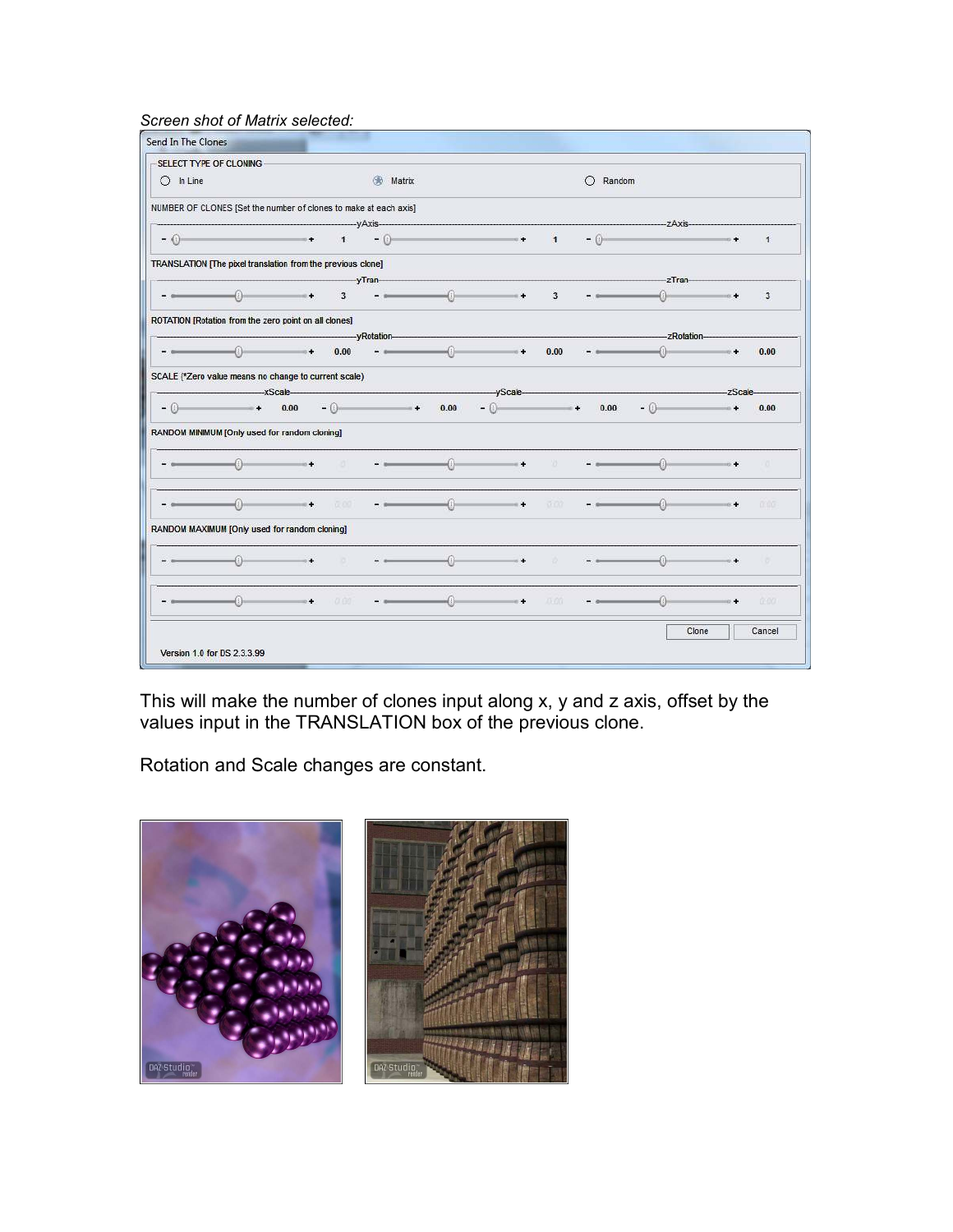*Screen shot of Random selected:*

| SELECT TYPE OF CLONING                                                                   |           |                   |             |                                                                                                                                                                                                                                                                                                                                                                                               |                           |              |              |                                          |          |          |
|------------------------------------------------------------------------------------------|-----------|-------------------|-------------|-----------------------------------------------------------------------------------------------------------------------------------------------------------------------------------------------------------------------------------------------------------------------------------------------------------------------------------------------------------------------------------------------|---------------------------|--------------|--------------|------------------------------------------|----------|----------|
| $\bigcap$ In Line                                                                        |           |                   | Matrix<br>⊖ |                                                                                                                                                                                                                                                                                                                                                                                               |                           |              | Random<br>GR |                                          |          |          |
| NUMBER OF CLONES [Set the number of clones to make]                                      |           |                   |             |                                                                                                                                                                                                                                                                                                                                                                                               |                           |              |              |                                          |          |          |
| - 11-                                                                                    |           | $\blacksquare$    |             | $\bullet$ 0 $\bullet$ 0 $\bullet$ 0 $\bullet$ 0 $\bullet$ 0 $\bullet$ 0 $\bullet$ 0 $\bullet$ 0 $\bullet$ 0 $\bullet$ 0 $\bullet$ 0 $\bullet$ 0 $\bullet$ 0 $\bullet$ 0 $\bullet$ 0 $\bullet$ 0 $\bullet$ 0 $\bullet$ 0 $\bullet$ 0 $\bullet$ 0 $\bullet$ 0 $\bullet$ 0 $\bullet$ 0 $\bullet$ 0 $\bullet$ 0 $\bullet$ 0 $\bullet$ 0 $\bullet$ 0 $\bullet$ 0 $\bullet$ 0 $\bullet$ 0 $\bullet$ | N/A                       |              | $-0$         | N/A                                      |          |          |
| TRANSLATION [Not used for random cloning]                                                |           |                   |             |                                                                                                                                                                                                                                                                                                                                                                                               |                           |              |              |                                          |          |          |
| $\overline{\phantom{a}}$ . The contract of $\overline{\phantom{a}}$                      |           | <b>STATISTICS</b> | $   0$      |                                                                                                                                                                                                                                                                                                                                                                                               | $-1$                      | 3            |              |                                          | $-1$     |          |
| ROTATION [Not used for random cloning]                                                   |           |                   |             |                                                                                                                                                                                                                                                                                                                                                                                               |                           |              |              |                                          |          |          |
|                                                                                          |           | $-700$            |             |                                                                                                                                                                                                                                                                                                                                                                                               |                           | 0.00         | $-$ 6 $-$    | $\Omega$                                 | $-1$     | 0.00     |
| SCALE (*Zero value means no change to current scale)                                     | -xScale-  |                   |             |                                                                                                                                                                                                                                                                                                                                                                                               |                           |              |              |                                          | -zScale- |          |
|                                                                                          |           |                   |             |                                                                                                                                                                                                                                                                                                                                                                                               |                           |              |              |                                          |          |          |
| - 0-                                                                                     | 0.00      |                   | $-$ 0       | 0.00                                                                                                                                                                                                                                                                                                                                                                                          | $-yScale$<br>$-11$        | $\sim$       | 0.00         | $-()$                                    |          | 0.00     |
| RANDOM MINIMUM [Farthest left/down/back placement, and rotate left/forward/circle right] |           | $\bf{0}$          |             |                                                                                                                                                                                                                                                                                                                                                                                               | $\bullet$ (i) $\bullet$ + | $\bf{0}$     |              | -zTran-                                  | $ +$     | $\bf{0}$ |
|                                                                                          |           |                   |             |                                                                                                                                                                                                                                                                                                                                                                                               |                           |              |              |                                          |          |          |
|                                                                                          | $\pm$     | G-001             |             | Æ.                                                                                                                                                                                                                                                                                                                                                                                            | $+$                       | 0.00         |              |                                          |          | 0.00     |
| RANDOM MAXIMUM [Farthest right/up/forward placement, and rotate right/back/circle left]  |           |                   |             |                                                                                                                                                                                                                                                                                                                                                                                               |                           |              |              |                                          |          |          |
|                                                                                          |           | $\bf{0}$          |             | $\sim$ $\sim$ $\sim$ $\sim$ $\sim$ $\sim$ $\sim$                                                                                                                                                                                                                                                                                                                                              |                           | $\mathbf{0}$ | $ -$         | -zTran-                                  |          | $\bf{0}$ |
|                                                                                          |           |                   |             |                                                                                                                                                                                                                                                                                                                                                                                               |                           |              |              | --------------------------zRotation----- |          |          |
|                                                                                          | $- - - -$ | 0.00              |             | $\overline{\phantom{a}}$ . The contract of $\overline{\phantom{a}}$                                                                                                                                                                                                                                                                                                                           |                           | 0.00         |              |                                          | $-0.1$   | 0.00     |

This will randomly place the cloned object within the minimum and maximum range input, with no consideration of where the parent object or previous clone is.

Each random value is independent of any other value.